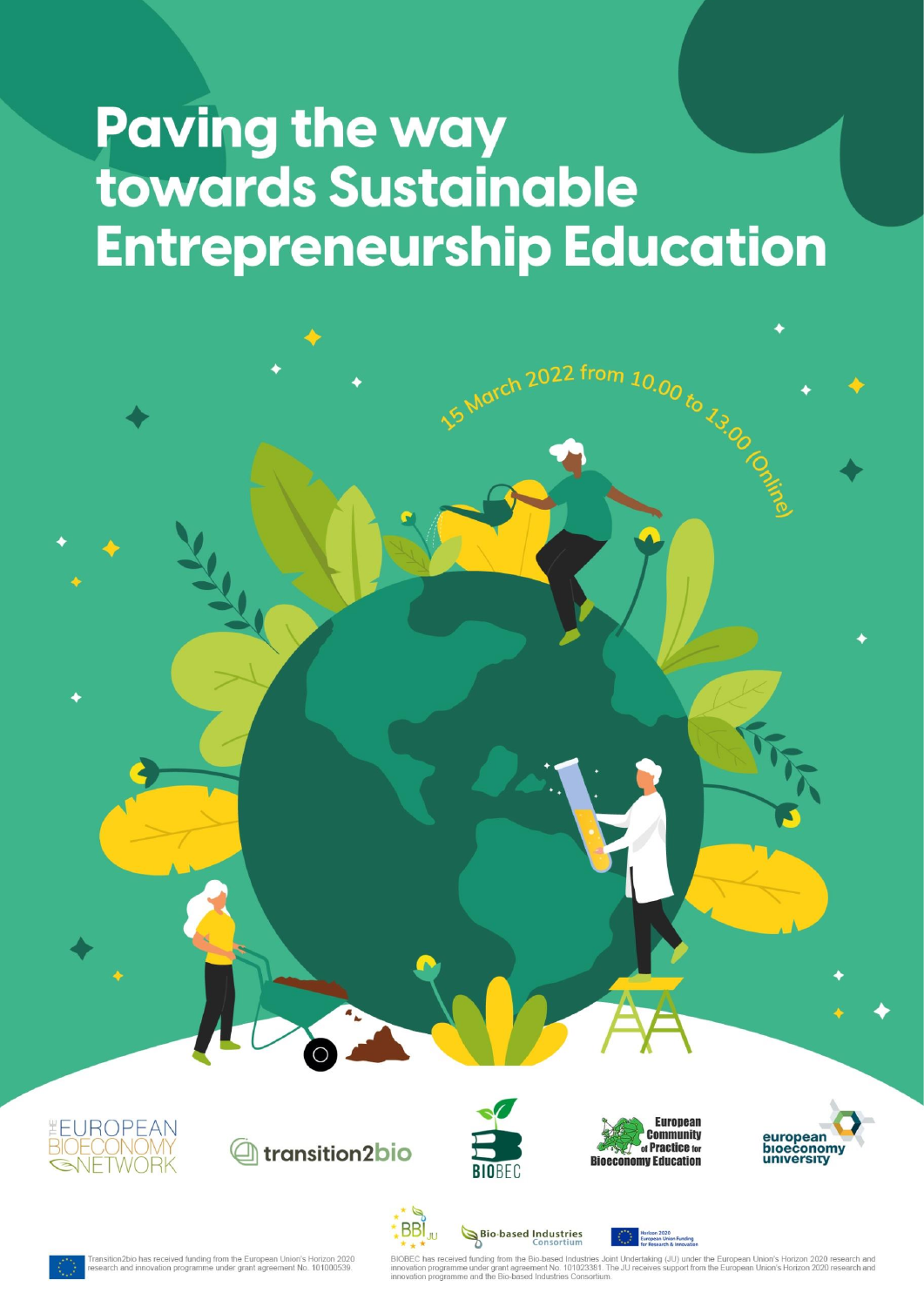

#### **15 March 2022 from 10.00 to 13.00 (Online)**

The European Bioeconomy Network, Transition2Bio, the European Community of Practice for Bioeconomy Education, BIOSKILLS, BIOBec and the European Bioeconomy University (EBU), will organize the workshop **"Paving the way towards Sustainable Entrepreneurship Education"**.

This workshop will involve projects and initiatives interested in the intersection of Entrepreneurship Education (EE) and Sustainable Education (SE), with a special focus on circular and sustainable bioeconomy. The aim is to identify how the cross-fertilisation of EE and SE can help design educational curricula and extra-curricular activities for sustainability-minded entrepreneurs of tomorrow.



#### **Format**

During the workshop several projects and initiatives will be involved in the presentation of inspirational case studies in order to share good practices and increase knowledge about the topic in a mutual learning activity. Participants will be engaged in an interactive discussion to collect suggestions and inputs in order to generate ideas towards Sustainable Entrepreneurship Education.

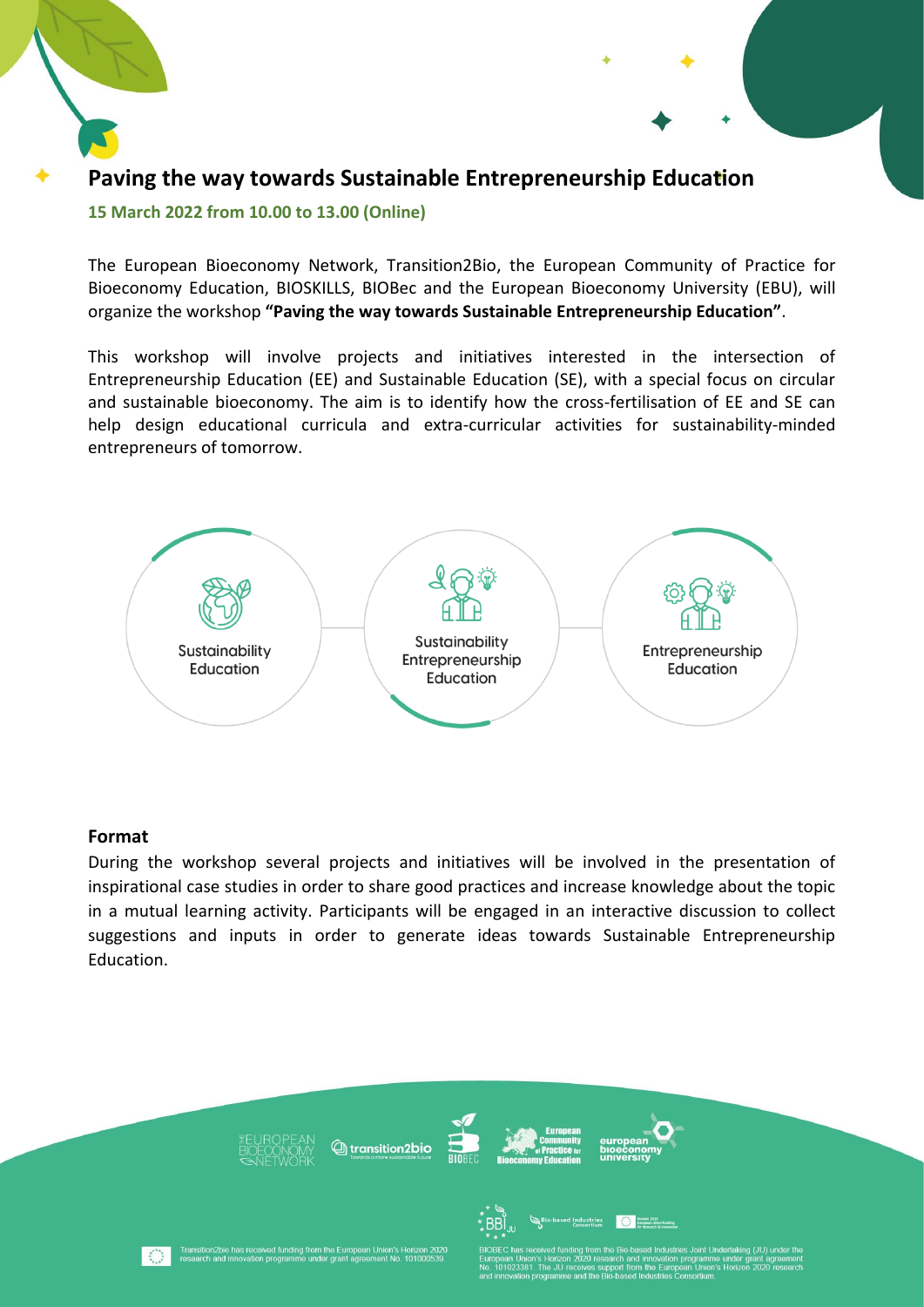



# Agenda

| 10.00-11.30 | <b>Presentation of inspirational case studies</b>                                         |
|-------------|-------------------------------------------------------------------------------------------|
|             | Veera Tahvanainen - Policy officer DG RTD EC                                              |
|             | Nelo Emerencia - BIC                                                                      |
|             | George Sakellaris, Marie Kubankova - BIOEAST                                              |
|             | Susanna Albertini - EuBioNet/Transition2Bio                                               |
|             | Stefan Lilischkis - BIOSKILLS                                                             |
|             | Davide Viaggi - BIObec, EBU, BIOCIRCE                                                     |
|             | Han van Osch - ICA-CoP Bioeconomy Education                                               |
|             | Lisa Ploum - ICA-Edu Special Interest Group (SIG) for Sustainable Entrepreneurial         |
|             | Education                                                                                 |
|             | Andreas Zitek - INTRINSIC project                                                         |
|             | Elin McCallum, Urška Pivk Kupirovič - The EntreComp Community                             |
|             | Filippo Martinelli - Bioeconomy Ventures, MPowerBio                                       |
|             | Rosen Dimov - Go-Up Incubator                                                             |
| 11.30-11.40 | <b>Coffee break</b>                                                                       |
| 11.40-11.45 | Introduction to the interactive session                                                   |
|             | What are the societal, environmental and economic impacts of Sustainable                  |
|             | Entrepreneurship? The need of integrating entrepreneurial education and                   |
|             | sustainable education.                                                                    |
| 11.45-12.50 | <b>Interactive session</b>                                                                |
|             | What are the competences of a sustainable entrepreneur?<br>$\bullet$                      |
|             | How education providers can respond?<br>$\bullet$                                         |
|             | What level of education can provide Sustainable Entrepreneurship<br>$\circ$<br>Education? |
|             | How? What type of actions (capacity building, formal/informal<br>$\circ$                  |
|             | education, incubators, etc)                                                               |
|             | Who can undertake this task?<br>$\Omega$                                                  |
|             | Good practices of Sustainable Entrepreneurship Education in Europe:                       |
|             | sharing of concrete examples/case studies.                                                |
|             | Recommendations to address the gaps.                                                      |
| 12.50-13.00 | <b>Conclusions</b>                                                                        |











o ranamy from the Bio-based Industries Joint Undertaking (JU) under the<br>prizon 2020 research and innovation programme under grant agreement<br>JU receives support from the European Union's Horizon 2020 research<br>imme and the B